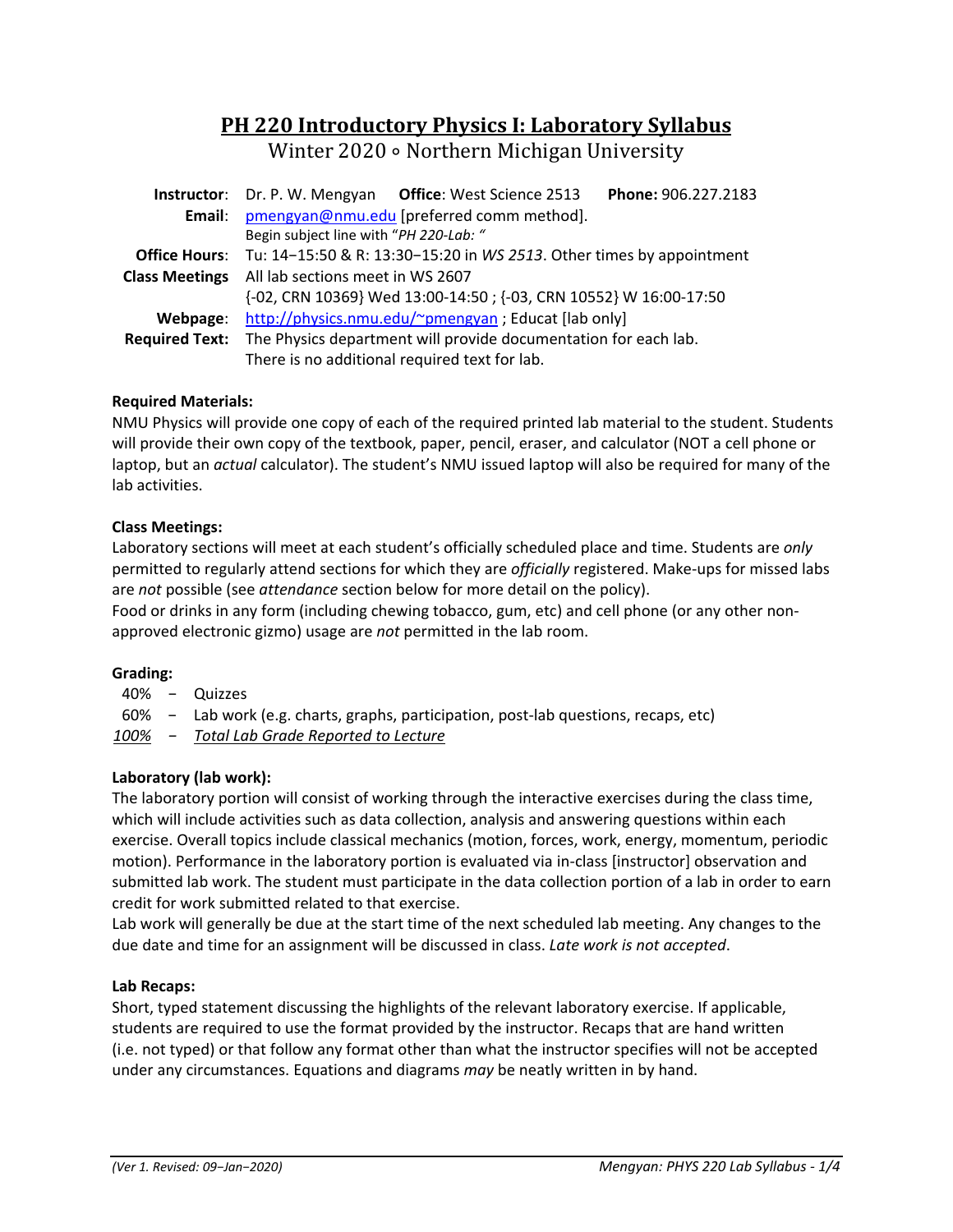## **Quizzes:**

May be administered in the beginning of each class and include material from the previous lab.

#### **Participation:**

Punctuality (in your seat and ready to begin by the scheduled start time), not leaving early, being on‐ task and maintaining a respectful attitude are all examples of what may contribute to the participation grade. Completing physics education research or department assessments (e.g.: general pre-test, posttest or other surveys) may also count toward your participation grade.

Full credit for participation is earned by making a serious effort in completing the assigned activities regardless of the *accuracy* of the particular responses. Participation points may not be earned if equipment is utilized in any form that is not related to the prescribed exercise, fail to take part in group work or are otherwise not on task. Violations of the lab and general class rules may result in dismissal for the class period, reduction in participation grade, forfeiture of any submitted work remaining incomplete due to the dismissal and, if necessary, reported to the appropriate authorities.

## **Attendance:**

Attendance contributes directly to the participation grade as if one is absent one is not capable of participating in a given activity. Absences will be excused for officially sanctioned university events, illness (documentation may be required), court appearances (plaintiff, defendant, witness, juror ‐‐ documentation is required), family emergencies (at the discretion of the instructor and may require appropriate documentation). If something occurs that you feel should be grounds for being excused it is your responsibility to contact your instructor, in writing, PRIOR to the absence (if possible, or as soon as possible after the absence) to discuss the situation. Excused absences for situations beyond the purview of NMU policy are at sole discretion of the instructor, will be evaluated confidentially, on a case‐by‐case basis and confirmed in writing.

An excused absence does NOT necessarily excuse you from completing the work. Arrangements for a planned excused absence, if possible, should be finalized (with written confirmation between the student and instructor) no later than the Friday before the week for which the absence will occur. Otherwise, establish contact with the instructor as soon as reasonably possible.

# **ADA Statement**

#### In compliance with the ADA and university policy

*"If you have a need for disability‐related accommodations or services, please inform the Coordinator of Disability Services in the Dean of Students Office at 2001 C. B. Hedgcock Building (227‐1737 or disserv@nmu.edu). Reasonable and effective accommodations and services will be provided to students if requests are made in a timely manner, with appropriate documentation, in accordance with federal, state, and University guidelines."* 

# **Religious Holiday**

Pursuant to university policy, a student who intends to observe a religious holy day should make that intention known, in writing, to the instructor prior to an absence. A student who is absent from a class, exam or exercise for the observance of a religious holy day shall be allowed to complete an assignment or exam scheduled for that day within a reasonable time around that absence.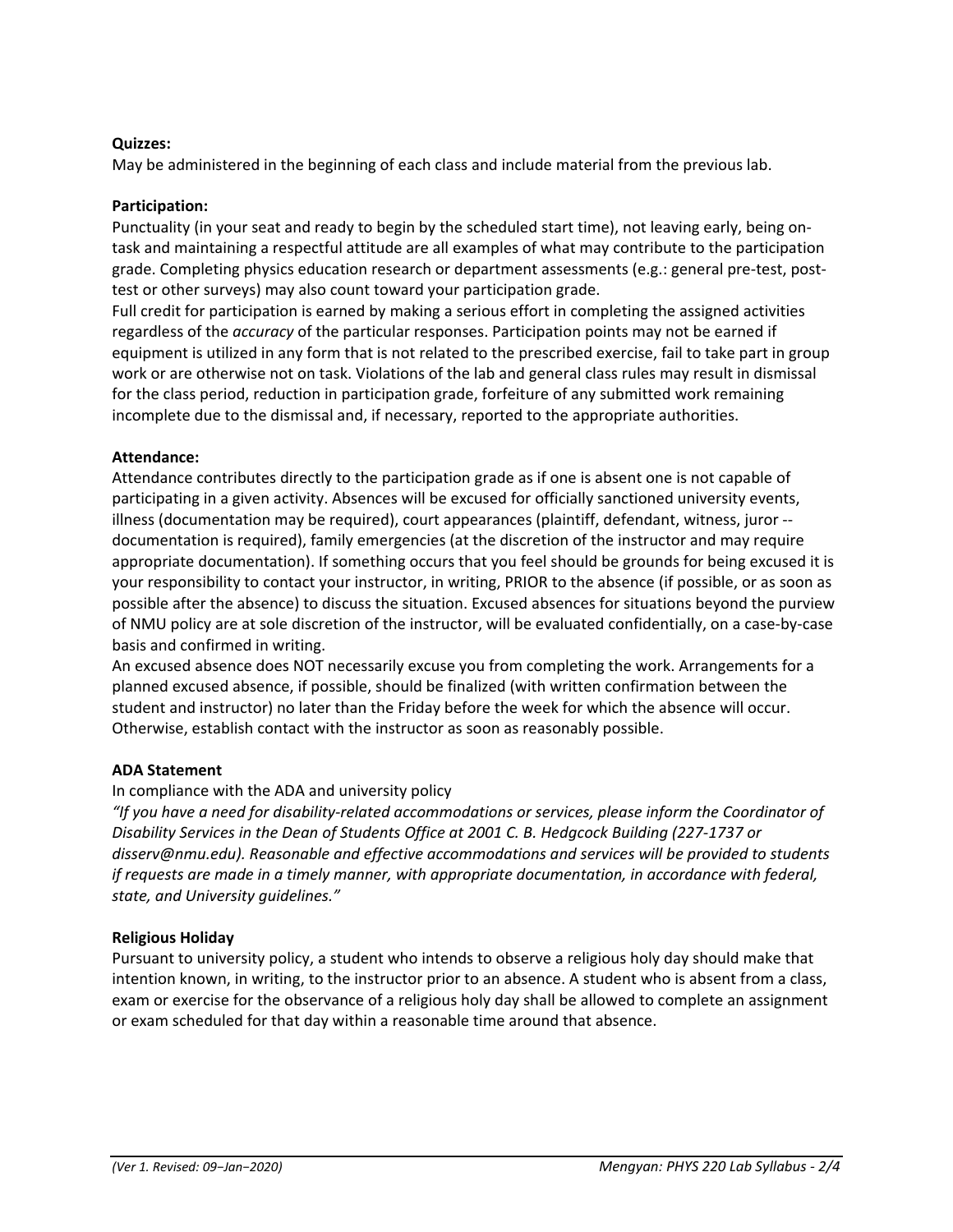#### **Academic Integrity**

Section 2.3.1 of the NMU Student Handbook discusses scholastic dishonesty; all of which will be upheld in all aspects of this course. Academic dishonesty will not be tolerated. Link to student handbook https://www.nmu.edu/policies?p=1070&type=Policy

#### **Appropriate behavior:**

Students are expected to behave in a respectful, considerate and courteous fashion in any activity related to this course. Rude, disrespectful or disruptive behavior will *never* be tolerated.

| <b>Week</b>    | <b>Experiment</b>                                                                | <b>Description</b>                                                                                                                                                    |  |  |  |  |
|----------------|----------------------------------------------------------------------------------|-----------------------------------------------------------------------------------------------------------------------------------------------------------------------|--|--|--|--|
| 1              | Graphing                                                                         | Data reduction and graphical analysis                                                                                                                                 |  |  |  |  |
| $\mathcal{P}$  | Vector addition                                                                  | Addition of 2-D vectors with analytic and graphical methods;<br>testing the addition with an experiment using a force table                                           |  |  |  |  |
| 3              | Constant acceleration                                                            | Experimentally determining `g'.<br>Computer aided graphing is introduced.                                                                                             |  |  |  |  |
| 4              | Projectile motion                                                                | Test your skills and understanding of 2-D kinematics by<br>predicting and measuring parameters for an object in flight                                                |  |  |  |  |
| 5              | Force and acceleration                                                           | Test Newton's 2 <sup>nd</sup> law (relationship between force and time-<br>varying momentum)                                                                          |  |  |  |  |
| 6              | Friction                                                                         | Measuring coefficients of friction                                                                                                                                    |  |  |  |  |
| $\overline{7}$ | Uniform circular motion                                                          | Measuring the force required for a rotating bob to maintain<br>a uniform circular path                                                                                |  |  |  |  |
| 8              | Conservation of energy                                                           | "Peg and Pendulum": Test relationship of gravitational<br>potential energy and kinetic energy in a system where work<br>done by non-conservative forces is negligible |  |  |  |  |
| 9              | Collisions to directly test the impulse-momentum theorem<br>Impulse and momentum |                                                                                                                                                                       |  |  |  |  |
| 10             | Conservation of momentum                                                         | Experimenting with collisions                                                                                                                                         |  |  |  |  |
| 11             | Torque balancing                                                                 | Studying rotational equilibrium                                                                                                                                       |  |  |  |  |
| 12             | Moment of inertia                                                                | Experimentally determine the moment of inertia of a system                                                                                                            |  |  |  |  |
| 13             | Simple harmonic motion                                                           | Studying periodic motion with a pendulum and a mass-<br>spring systems                                                                                                |  |  |  |  |
| 14             | Archimedes' principle<br>Experimentally determine density of objects             |                                                                                                                                                                       |  |  |  |  |

# **Physics 220 Laboratory Schedule**

Winter ∘ 2020

| <b>Notable dates:</b>                  | Wk# |               | <b>Start Date</b> | WK# |               | <b>Start Date</b> |
|----------------------------------------|-----|---------------|-------------------|-----|---------------|-------------------|
| 13 Jan 20: First official day of class | 1   | $\rightarrow$ | $13$ / Jan / 20   | 8   | $\rightarrow$ | 09 / Mar / 20     |
| 04 Mar 20: No class (mid-sem break)    |     | $\rightarrow$ | $20$ / Jan / 20   | 9   | $\rightarrow$ | 16 / Mar / 20     |
| 25 Apr 20: Last day of class           | 3   | $\rightarrow$ | 27 / Jan / 20     | 10  | $\rightarrow$ | 23 / Mar / 20     |
|                                        | 4   | $\rightarrow$ | 03 / Feb / 20     | 11  | $\rightarrow$ | 30 / Mar / 20     |
|                                        | 5   | $\rightarrow$ | 10 / Feb / 20     | 12  | $\rightarrow$ | 06 / Apr / 20     |
|                                        | 6   | $\rightarrow$ | 17 / Feb / 20     | 13  | $\rightarrow$ | 13 / Apr / 20     |
|                                        |     | $\rightarrow$ | 24 / Feb / 20     | 14  | $\rightarrow$ | 20 / Apr / 20     |